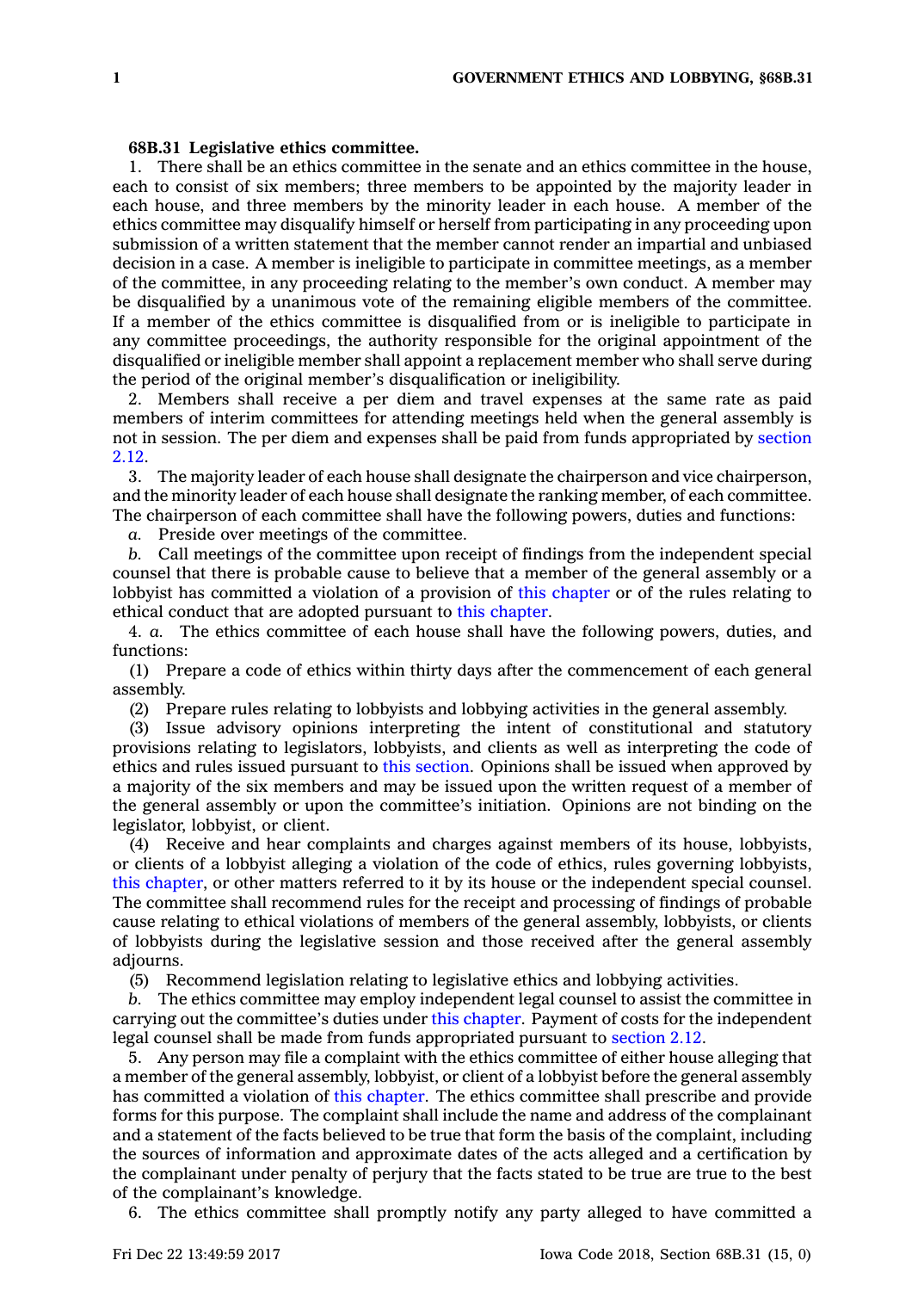violation of the code of ethics, rules governing lobbyists, or this [chapter](https://www.legis.iowa.gov/docs/code//68B.pdf) of the filing of <sup>a</sup> complaint by causing <sup>a</sup> copy of the complaint to be served or personally delivered to the party charged, unless service is waived by the party charged, and shall review the complaint to determine if the complaint meets the requirements for formal sufficiency. If the complaint is deficient as to form, the complaint shall be returned to the complainant with <sup>a</sup> statement of the nature of the deficiency and the party charged in the complaint shall be notified that the complaint has been returned. If <sup>a</sup> complaint, previously found to be deficient as to form, is refiled in different form, the party charged in the complaint shall be provided with <sup>a</sup> copy of the new document in the same manner as provided for service of the initial complaint. Any amendments to <sup>a</sup> complaint that are filed with the committee shall also be served or personally delivered, unless service is waived, to the party charged in the complaint. If the complaint is sufficient as to form, the ethics committee shall review the complaint to determine whether the complaint states <sup>a</sup> valid charge which may be investigated. A valid complaint must allege all of the following:

*a.* Facts, that if true, establish <sup>a</sup> violation of <sup>a</sup> provision of this [chapter](https://www.legis.iowa.gov/docs/code//68B.pdf), the rules governing lobbyists, or the code of ethics for which penalties or other remedies are provided.

*b.* That the conduct providing the basis for the complaint occurred within three years of the filing of the complaint.

*c.* That the party charged with <sup>a</sup> violation is <sup>a</sup> party subject to the jurisdiction of the ethics committee.

7. *a.* If the ethics committee determines that <sup>a</sup> complaint is not valid, the complaint shall be dismissed and returned to the complainant with <sup>a</sup> notice of dismissal stating the reason or reasons for the dismissal. If the ethics committee determines that <sup>a</sup> complaint is valid and the ethics committee does not take action under rules adopted pursuant to paragraph *"b"*, the ethics committee shall request that the chief justice of the supreme court appoint an independent special counsel to investigate the allegations contained in the complaint to determine whether there is probable cause to believe that <sup>a</sup> violation of this [chapter](https://www.legis.iowa.gov/docs/code//68B.pdf) has occurred and whether an evidentiary hearing on the complaint should be held. Payment of costs for the independent special counsel shall be made from [section](https://www.legis.iowa.gov/docs/code/2.12.pdf) 2.12.

*b.* The ethics committee may adopt rules for purposes of taking action on valid complaints without requesting the appointment of an independent special counsel and without requiring action by the appropriate house pursuant to [subsection](https://www.legis.iowa.gov/docs/code/68B.31.pdf) 11. Such action may only be taken if the committee determines that no dispute exists between the parties regarding material facts that establish <sup>a</sup> violation.

8. If <sup>a</sup> hearing on the complaint is ordered, the ethics committee shall receive all admissible evidence, determine any factual or legal issues presented during the hearing, and make findings of fact based upon evidence received. Hearings shall be conducted in the manner prescribed in [section](https://www.legis.iowa.gov/docs/code/17A.12.pdf) 17A.12. The rules of evidence applicable under [section](https://www.legis.iowa.gov/docs/code/17A.14.pdf) 17A.14 shall also apply in hearings before the ethics committee. Clear and convincing evidence shall be required to support <sup>a</sup> finding that the member of the general assembly, lobbyist, or client before the general assembly has committed <sup>a</sup> violation of this [chapter](https://www.legis.iowa.gov/docs/code//68B.pdf). Parties to <sup>a</sup> complaint may, subject to the approval of the ethics committee, negotiate for settlement of disputes that are before the ethics committee. Terms of any negotiated settlements shall be publicly recorded. If <sup>a</sup> complaint is filed or initiated less than ninety days before the election for <sup>a</sup> state office, for which the person named in the complaint is the incumbent officeholder, the ethics committee shall, if possible, set the hearing at the earliest available date so as to allow the issue to be resolved before the election. An extension of time for <sup>a</sup> hearing may be granted when both parties mutually agree on an alternate date for the hearing. The ethics committee shall make every effort to hear all ethics complaints within three months of the date that the complaints are filed. However, after three months from the date of the filing of the complaint, extensions of time for purposes of preparing for hearing may only be granted by the ethics committee when the party charged in the complaint with the ethics violation consents to an extension. If the party charged does not consent to an extension, the ethics committee shall not grant any extensions of time for preparation prior to hearing. All complaints alleging <sup>a</sup> violation of this [chapter](https://www.legis.iowa.gov/docs/code//68B.pdf) or the code of ethics shall be heard within nine months of the filing of the complaint. Final dispositions of violations, which the ethics